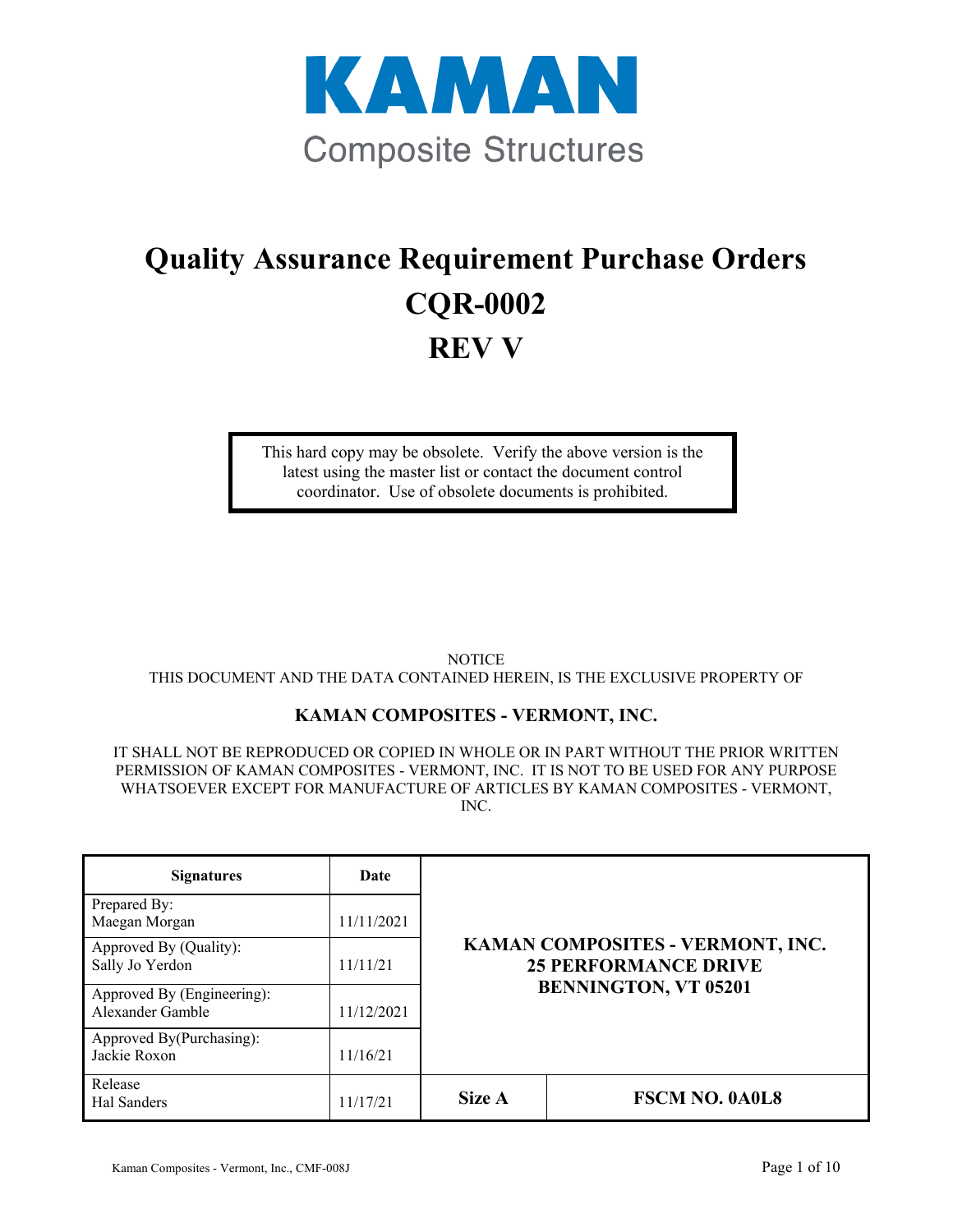

# **REVISIONS**

| <b>REV</b>   | <b>DESCRIPTION</b>                                                                                                       |            | <b>APPROVED</b> |
|--------------|--------------------------------------------------------------------------------------------------------------------------|------------|-----------------|
| E            | <b>ADDED COVER PAGE</b>                                                                                                  | 6/9/00     | M.H.            |
| $\mathbf{F}$ | ADDED AS9100/TS16949 REFERENCE AND QA12 FOR RAW<br>MATERIAL and QA28, Changed description of QA5, Added QA29 and<br>QA30 | 8/7/06     | M.H.            |
| G            | <b>ADDED QA31</b>                                                                                                        | 3/6/07     | M.H.            |
| H            | Updated QA4, QA9, QA28 and QA30                                                                                          | 3/16/07    | M.H.            |
| J            | Added QA32 and QA33                                                                                                      | 3/17/08    | M.H.            |
| K            | Updated wording on QA32 and QA33 to include ASTM requirements                                                            | 4/23/08    | M.H.            |
| L            | Updated QA1                                                                                                              | 8/19/08    | <b>MH</b>       |
| M            | Updated QA16                                                                                                             | 5/18/10    | MH              |
| $\mathbf N$  | Added part substitution class QA34                                                                                       | 1/10/11    | <b>MH</b>       |
| $\mathbf{P}$ | Updated to KCV, updated codes to separate RI from purchasing codes,<br>clarified and expanded select codes.              | 9/28/12    | <b>TAG</b>      |
| Q            | Added clause QA37                                                                                                        | 8/28/13    | HM              |
| $\mathbf R$  | Added clause QA38.                                                                                                       | 11/21/14   | <b>TAG</b>      |
| S            | Updated clause QA4 QA9, added clause QA13.2, QA13.3                                                                      | 03/02/15   | <b>TAG</b>      |
| $\mathbf T$  | Added QA39, QA40                                                                                                         | 09/18/2015 | <b>TAG</b>      |
| $\mathbf U$  | Added AS9100 requirements to QA02.1 & QA02.2, added QA clauses QA41<br>& QA42, corrected formatting                      | 02/07/2020 | <b>EMR</b>      |
| V            | Added QA43 for RoHS compliance                                                                                           | 11/11/2021 | <b>MM</b>       |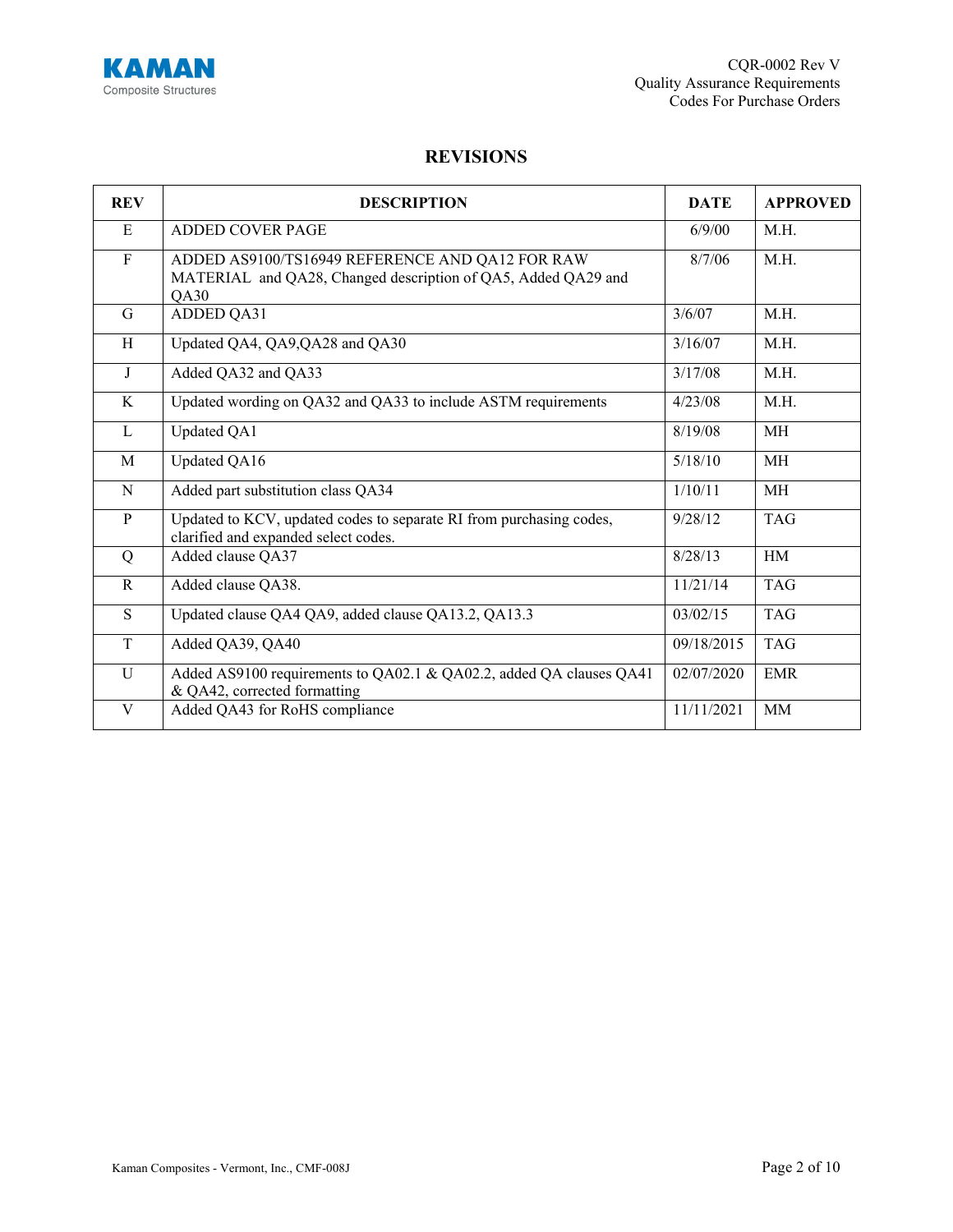

# **APPLICABILITY:**

The Quality Assurance requirements are applicable to KAMAN COMPOSITES - VERMONT INC. (KCV) contracts or purchase orders when incorporated by reference to the applicable clause or clauses by code numbers in such contracts or purchase orders. Acceptance of the articles or material specified on this order will be withheld pending receipt of all required data and documentation.

#### **SIGNIFICANCE:**

These requirements and execution , shall be in addition to and not in derogation of other contract or purchase order requirements.

#### **REFERENCED MILITARY DOCUMENTS:**

Unless specifically stated, all military specifications and standards referenced herein shall be the issue in effect on the date of quotation for this order, unless prior approval has been granted by KCV.

#### **RECEIVING INSPECTION CODES – RI**

Receiving Inspection codes which may appear on purchase orders or other documents are directive to KCV incoming inspection, and do not reflect requirements on the supplier.

# **QA01 KAMAN COMPOSITES - VERMONT, ACCEPTANCE AT DESTINATION**

Articles purchased under this contract or purchase order are subject to final acceptance at KCV as set forth on the face of the contract or purchase order. KCV or Customer acceptance of product does not absolve the supplier of the requirements.

# **QA02.1 QUALITY PROGRAM REQUIREMENTS FOR ISO 9000**

The supplier's quality system shall conform to the requirements of ISO 9000 and is subject to inspection and approval at all times during periods of performance of this contract or purchase order by KCV Quality Assurance. Supplier shall ensure that individuals processing this order are aware of their contribution to product conformity, safety, and ethical behavior.

# **QA02.2 QUALITY PROGRAM REQUIREMENTS FOR AS9100**

The supplier's quality system shall conform to the requirements of AS9100 and is subject to inspection and approval at all times during periods of performance of this contract or purchase order by KCV Quality Assurance. Supplier shall ensure that individuals processing this order are aware of their contribution to product conformity, safety, and ethical behavior.

#### **QA03 INSPECTION SYSTEM REQUIREMENTS FOR MIL-I-45208A**

The supplier's inspection system shall conform to the requirements of MIL-I-45208A and is subject to inspection and approval at all times during periods of performance of this contract or purchase order by KCV Quality Assurance.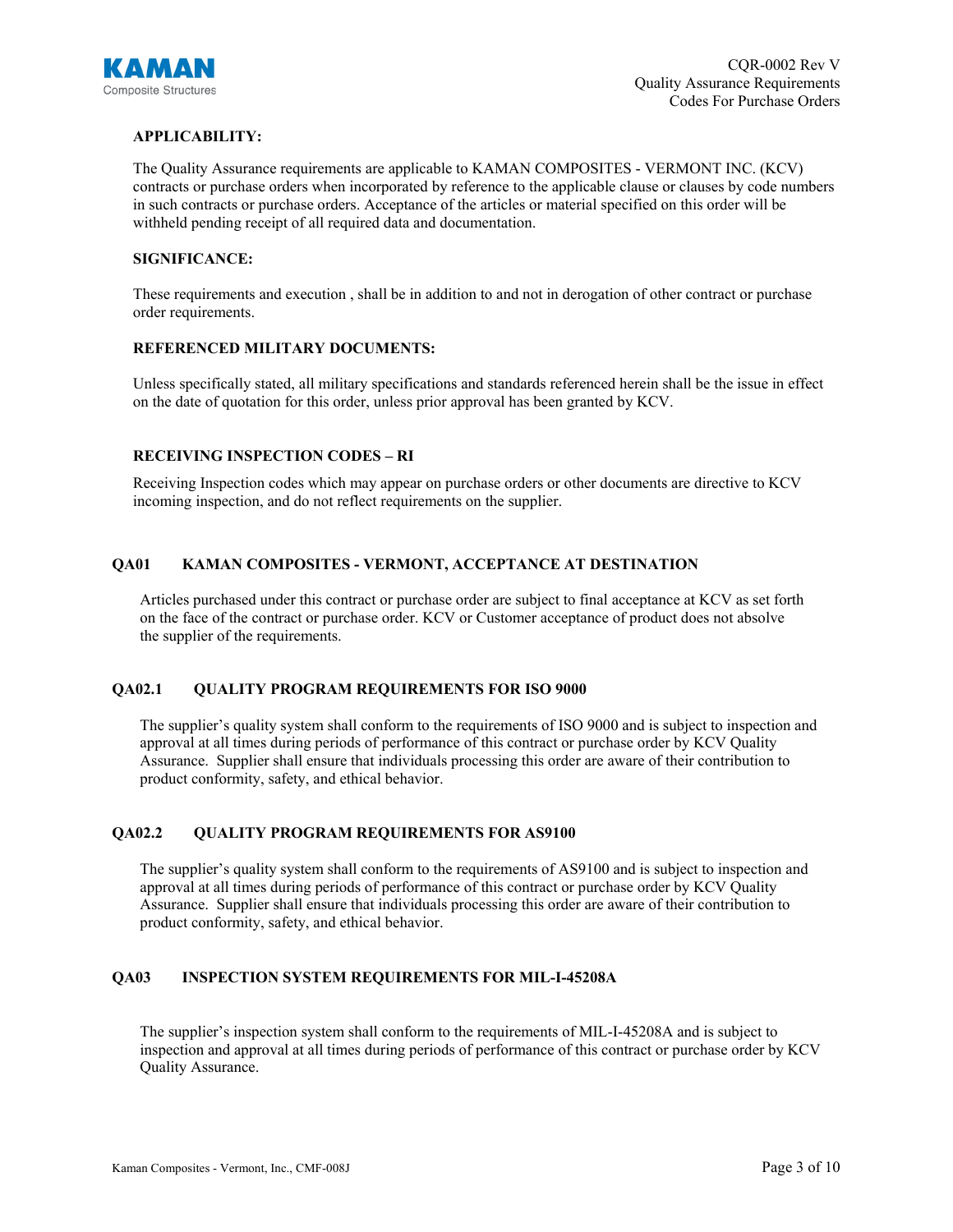

# **QA04 INSPECTION SYSTEM & RECORDS**

The supplier shall maintain an inspection system applicable and adequate for the material or service being supplied to KCV. All records established to provide evidence of conformity to the requirements shall be on file, and maintained for no less than ten (10) years. These records shall be subject to review by KCV Quality Assurance upon request.

# **QA05 RIGHT OF ACCESS**

Kaman Composites - Vermont, Inc. reserves the right of access for KCV, their customer and regulatory authorities to all facilities involved in the order and to all applicable records.

### **QA06 GOVERNMENT INSPECTION**

Government Inspection is required prior to shipment from your plant. Upon receipt of this contract or purchase order, promptly notify the government representative who normally services your plant so that appropriate planning for Government Inspection can be accomplished in accordance with applicable specifications. A copy of this contract or purchase order shall be furnished to the Government Representative upon receipt.

# **QA07 KAMAN COMPOSITES - VERMONT, SOURCE INSPECTION**

KCV reserves the right to perform inspection at the supplier's facilities or where designated in the contract or purchase order prior to shipment. Inspection and/or test of the articles defined in this contract or purchase order shall be performed by the supplier, and shall be subject to witness by a KCV Quality representative. KCV's Purchasing shall be notified seven (7) working days prior to allow for arrangements for the KCV Quality representative to be present during the inspection and/or test.

#### **QA08 KAMAN COMPOSITES - VERMONT, IN-PROCESS INSPECTION**

KCV reserves the right to perform in-process inspection at the supplier's facilities. Supplier shall submit to KCV his inspection plan or traveler designating in-process source inspection points. KCV will designate required in-process source inspection points and so inform the supplier. Supplier shall notify KCV purchasing 48 hours prior to the time in-process inspection coverage is required to allow for arrangements for the KCV Quality representative to be present during in-process inspection.

#### **QA09 FIRST ARTICLE INSPECTION AS9102**

First Article Inspection shall be per AS9102. The supplier shall include an AS9102 First Article Inspection Report (FAIR) for all first run machined detail parts, fabricated detail parts, fabricated assemblies and their components including hardware and any purchased product apart of the assembly on the initial production run. The supplier will also perform a full FAI or a partial FAI for affected characteristics, when any of the following occurs: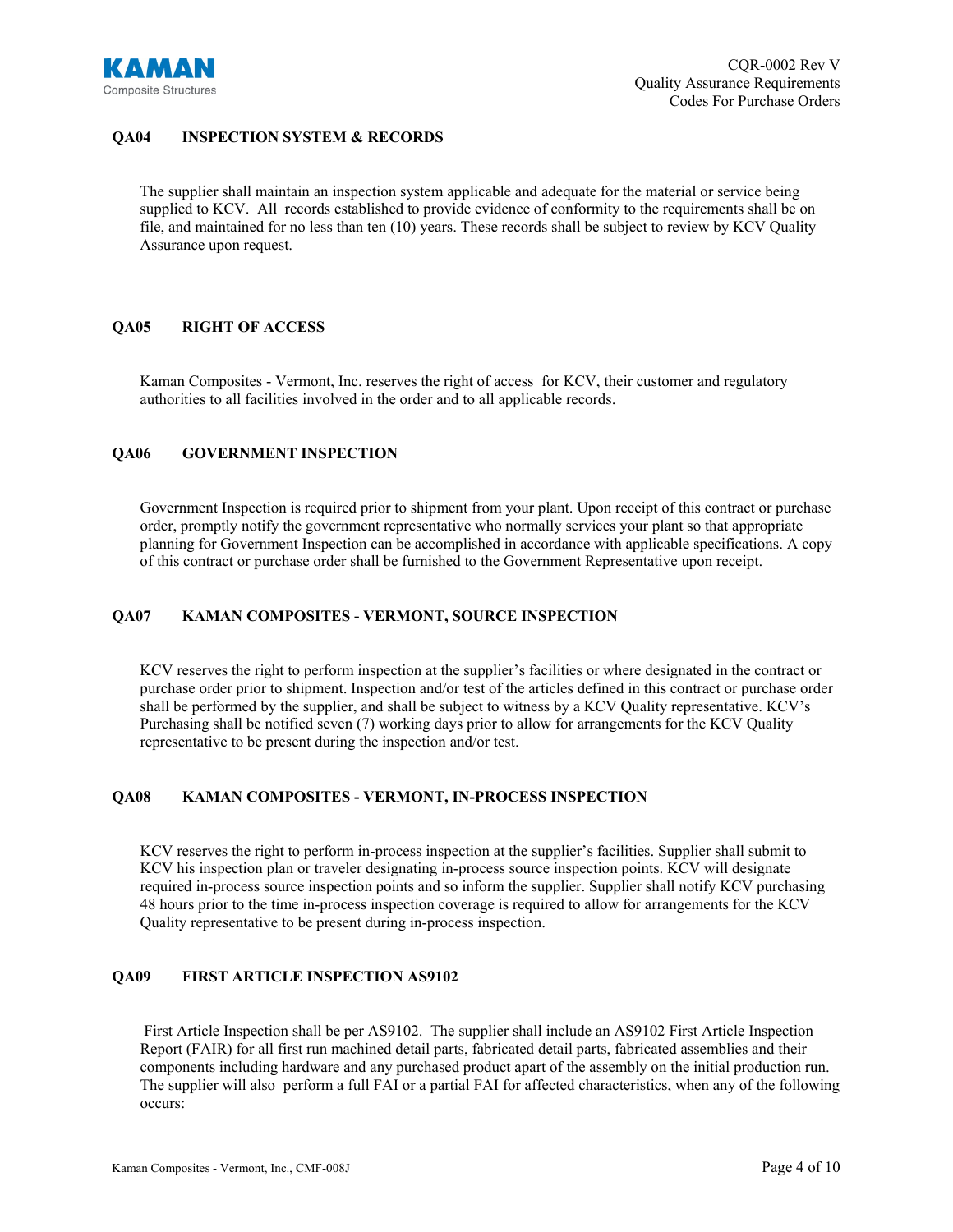

- A change in the design characteristics affecting fit, form, or function of the part.
- A change in manufacturing source(s), process(es), inspection method(s), location of manufacture, tooling, or materials that can potentially affect fit, form, or function.
- A change in numerical control program or translation to another media that can potentially affect fit, form, or function.
- A natural or man-made event, which may adversely affect the manufacturing process.
- An implementation of corrective action required to complete a previous FAI, as described in 4.4.
- A lapse in production for two years shall require an update for any characteristics that may be impacted by the inactivity. This lapse is from the completion of last production operation to the actual restart of production.

When documenting the FAI, the supplier may use the forms contained within AS9102 or their equivalent, so long as the forms contain all the information required by AS9102. : 100% of drawing characteristics must correspond numerically with a bubble drawing if available or translated from an IGES file onto a paper copy; nominal or actual values with tolerance ranges must be listed; if characteristics are in metric, they must be recorded in metric; applicable drawing flag or general notes must be listed; if parts have been verified to a digital model, a report must accompany the FAI. Kaman Composites Vermont must approve all F.A.I.R. for details prior to assembly. All FAI's are subject to review by Kaman Composites Vermont and/or its customers and may be rejected if information is incomplete.

#### **QA10 FIRST ARTICLE INSPECTION**

Inspection and final acceptance by KCV of the first article produced from the initial production and the First Article produced subsequence to design change incorporation against this contract or purchase order is required. The supplier shall submit a First Article Report to KCV demonstrating compliance with the requirements of the contract or purchase order and referenced documents. The report shall provide as a minimum:

Contract or Purchase Order Number, Part Number, Revision Level, Part Name, Supplier's Name, drawing requirements (including tolerance), method used to obtain results and actual results of each measurement. This report shall be submitted with the first article identified as "First Article Inspection Sample" to KCV for inspection and acceptance. First article data, regardless of format, shall be sent to KCV, Attention: Quality Assurance. If the part requires functional testing, in addition to the actual test results, the supplier shall furnish a diagram of the test set-up, the equipment used, the tolerances of the equipment and the calibration date of the equipment used.

# **QA11 FUNCTIONAL TEST DATA**

Two copies of functional test data referencing contract or purchase order numbers, supplier's name and address and/or laboratory's name and address, part number, part name, serial numbers, data and run time of units if applicable, including actual test dates, must accompany each shipment. These reports shall be validated by and authorized representative of the supplier. In the event the supplier does not have equipment of sufficient capacity to functionally test the articles, they must be tested in a laboratory approved by KCV.

# **QA12 QUANTITIVE RAW MATERIAL CERTIFICATION**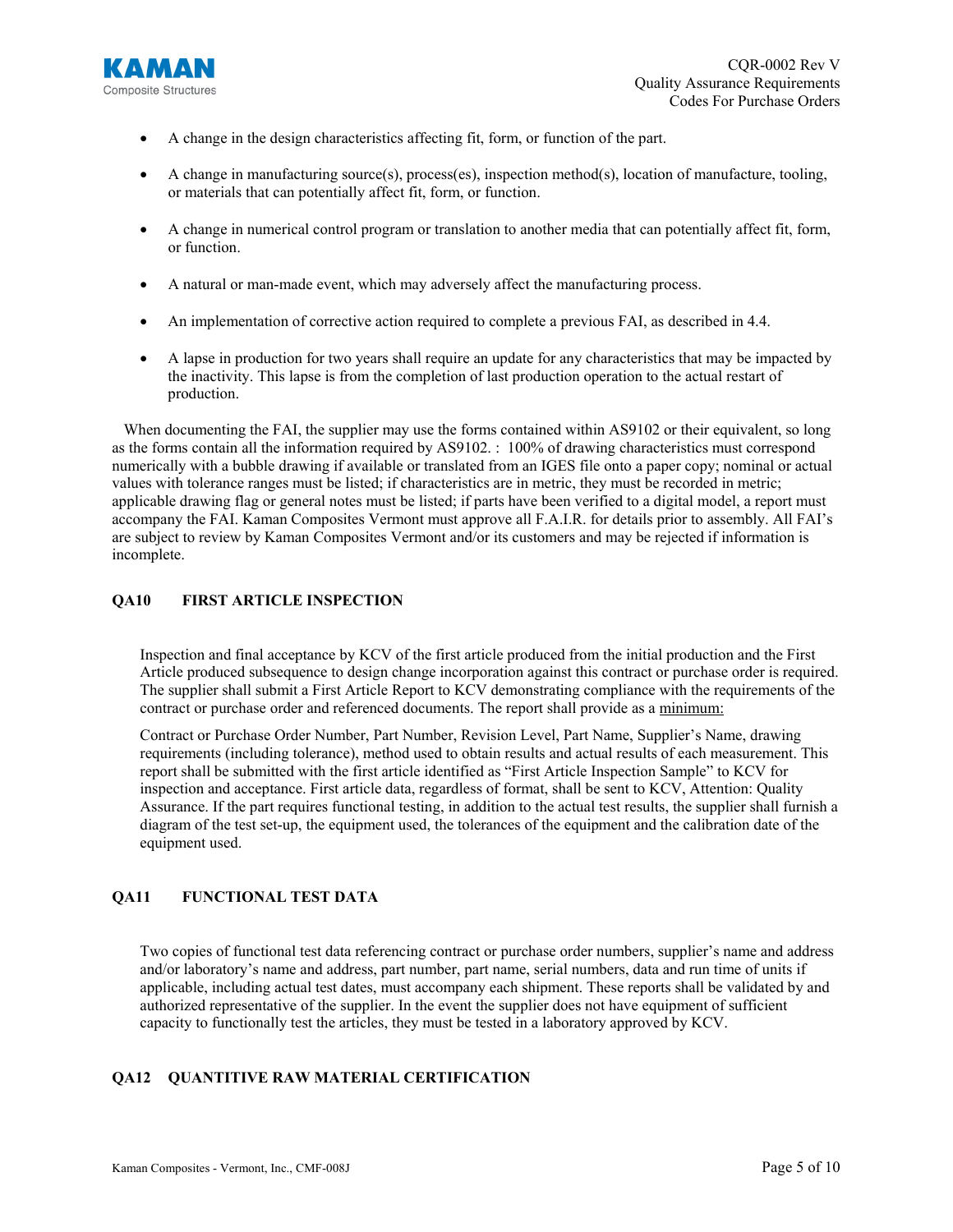

Each shipment of material, parts or assemblies furnished hereunder shall be accompanied by a quantative chemical/physical reports showing raw material conformance to the specific applicable specifications. If more than one raw material item is included in the furnished parts or assemblies, this order shall specify for which item(s) certification is required. The certification(s) shall identify the material specification (including applicable grade, type, class etc.); manufacturer, manufacturer's lot, batch, heat or serial identity, and quantity of material covered and test results obtained.

# **QA13 SPECIAL PROCESS AND NONDESTRUCTIVE TEST REPORTS**

Reports of applicable special processes and nondestructive tests such as welding, heat treating, plating and magnetic particle inspection, penetrant inspection, pressure test, ultrasonic inspection, etc., demonstrating compliance with applicable specifications as referenced on the contract, purchase order or drawing, shall be submitted with each shipment.

# **QA13.2 SPECIAL PROCESS CUSTOMER QPL**

Special process requirements of the drawing (NDE, NDI, Welding, Heat Treat, X-Ray, Precision Cleaning, Applied Finishes, etc.) are to be performed by Kaman Composites Vermont's customer specification approved sources only. This includes any sub-tier processors used by you, the supplier, to perform the special process. The Supplier shall list on the packing sheet or certificate of conformance accompanying each shipment the names of the sub-tier processors who performed the processes and a copy of the sub-tier packing sheet and/or certificate of conformance for the processes performed. The supplier shall contact Kaman Composites Vermont's purchasing agent for any approval questions.

# **QA13.3 SPECIAL PROCESS NADCAP**

Special process requirements of the drawing (NDE, NDI, Welding, Heat Treat, X-Ray, Precision Cleaning, Applied Finishes, etc.) are to be performed by A Nadcap approved supplier, or a Kaman Composites Vermont's customer specification approved sources only. This includes any sub-tier processors used by you, the supplier, to perform the special process. The Supplier shall list on the packing sheet or certificate of conformance accompanying each shipment the names of the sub-tier processors who performed the processes and a copy of the sub-tier packing sheet and/or certificate of conformance for the processes performed. The supplier shall contact Kaman Composites Vermont's purchasing agent for any approval questions.

# **QA14 CERTIFICATE OF CONFORMANCE**

The supplier shall certify that parts and/or material supplied have been inspected and found to be in conformance with the applicable drawing, specification, contract, and/or purchase order requirements. The supplier shall further certify that substantiating inspection data is on file subject to review by KCV upon request. One (1) copy of this certification, signed by an authorized representative of the supplier, shall be included with each shipment. Reference must be made to the Contract or Purchase Order Number, Part Number, Revision Level and Part Name. This certification may be included on the supplier's packing sheet.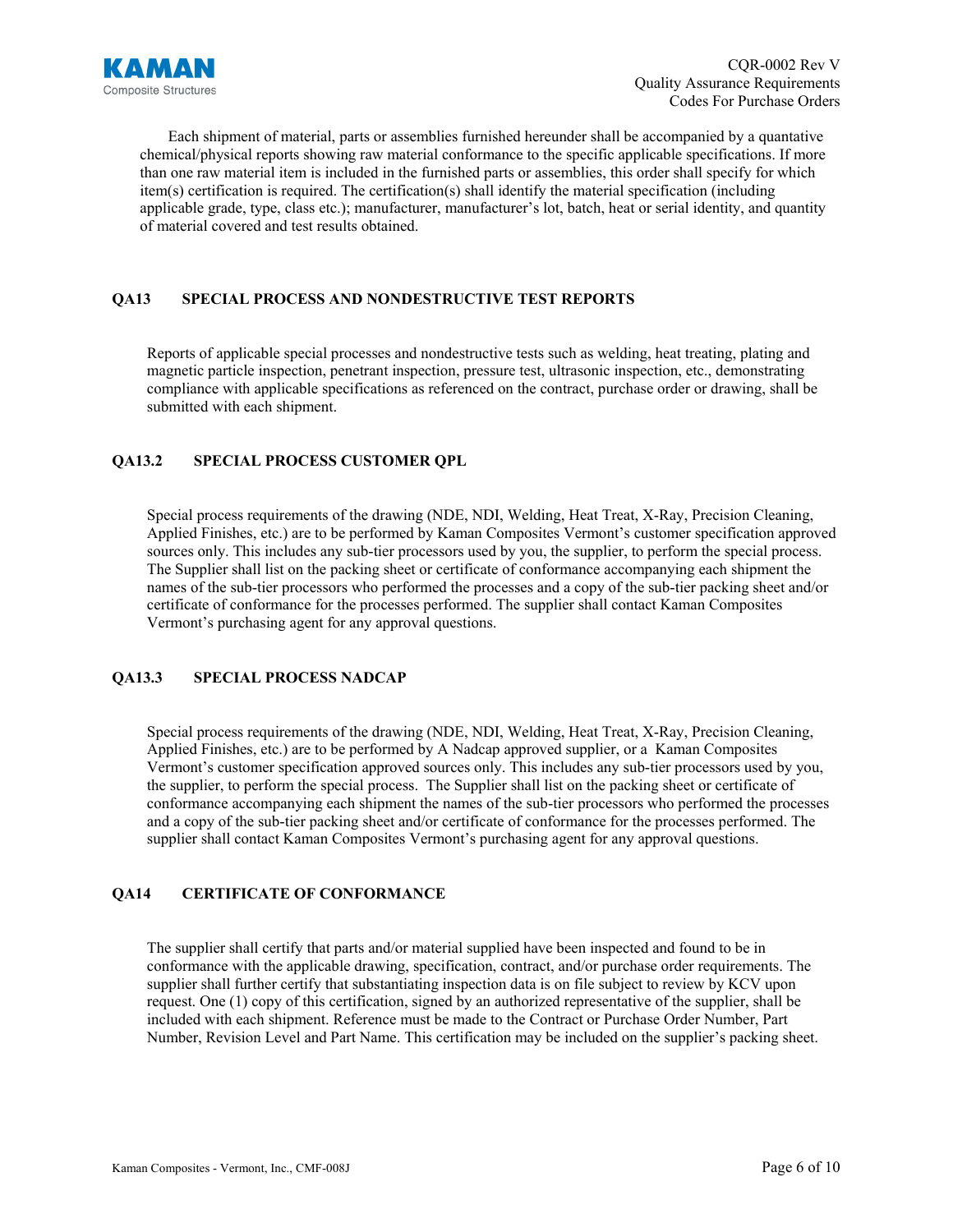

# **QA15 TEST REPORT STATEMENT**

Furnish the following statement in lieu of test reports on a certificate of conformance or the packing sheet accompanying the material or parts:

"Test Reports covering this material or parts are on file subject to examination and indicate conformance with applicable specifications and the requirements of the contract or purchase order."

#### **QA16 APPROVED QPL MANUFACTURER**

The product on this order must be obtained from an approved QPL manufacturer. The manufacturer must be listed as an approved supplier for the customer the end product is being produced for. This will be verified on receiving inspection at KCV.

#### **QA17.1 100 % INSPECTION**

Inspection shall be 100% unless otherwise indicated. Statistical Process Control (SPC), Statistical Quality Control (SQC) or Inspection sampling methods shall only be permitted with procedures submitted to and approved by KCV Quality Assurance. All subsequent inspection records shall refer to the procedure and revision submitted for approval.

# **QA17.2 KEY CHARACTERISTICS**

Key characteristics are involved in this order and must be controlled at all times. A report with all key characteristics with actual dimensional results must accompany parts when shipped. A list of the key characteristics will be supplied with the order. This requirement must flow down to sub-tier suppliers when applicable.

# **QA17.3 SUPPLIER INSPECTION REPORT**

A report with characteristics and actual dimensional results must accompany parts when shipped. This requirement must flow down to sub-tier suppliers when applicable. This report may be the supplier's inspection check list used for product conformance validation.

# **QA18 CHANGE CONTROL**

The supplier shall notify KCV of any proposed change in design, fabrication method, or process, and obtain approval from KCV before making the change. Appropriate identification of those articles on which the change is incorporated shall be required.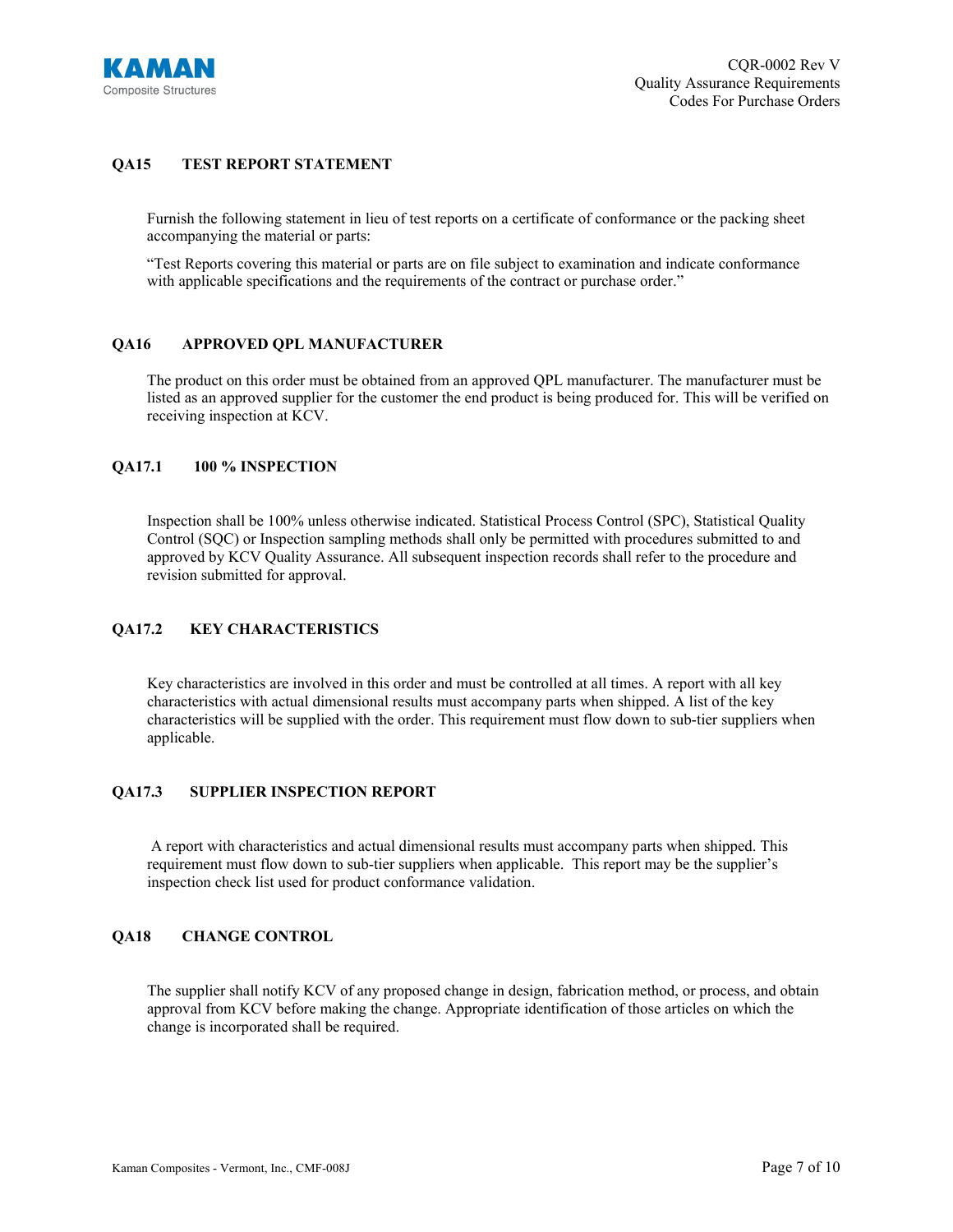

# **QA19 AGE and/or ENVIRONMENT SENSITIVE MATERIAL IDENTIFICATION**

The supplier shall identify materials and articles having definite characteristics of quality degradation or drift with age and/or environment. This identification shall indicate the date and/or cycle at which the useful life, identification shall also include the storage temperature, humidity, etc. required to achieve the stated useful life.

# **QA20 HAZARDOUS MATERIALS**

All materials which are volatile, toxic, or emit fumes which are harmful to human health shall be properly contained in accordance with applicable health and safety requirements. The containers will be plainly marked as to contents with appropriate M.S.D.S., warnings, precautions, instructions, and storage conditions.

# **QA21 MATERIAL IDENTIFICATION**

All materials shall be identified by a part number, permanently and legibly affixed directly to the surface of each article. In the event this is not possible due to physical size or nature of material, an identification tag will be securely affixed to each article, or if articles are supplied in individual or multi-unit containers the container must reveal the appropriate identification.

# **QA22 CALIBRATION SYSTEM REQUIREMENTS FOR ISO 10012**

The supplier's calibration system for measurement and test equipment shall conform to the requirements of ISO 10012 and is subject to review and approval at all times by KCV Quality Assurance.

- **QA23 Deleted**
- **QA24 Deleted**
- **QA25 Deleted**
- **QA26 Deleted**
- **QA27 Deleted**
- **QA28 Deleted**
- **QA29 Renumbered to QA17.2**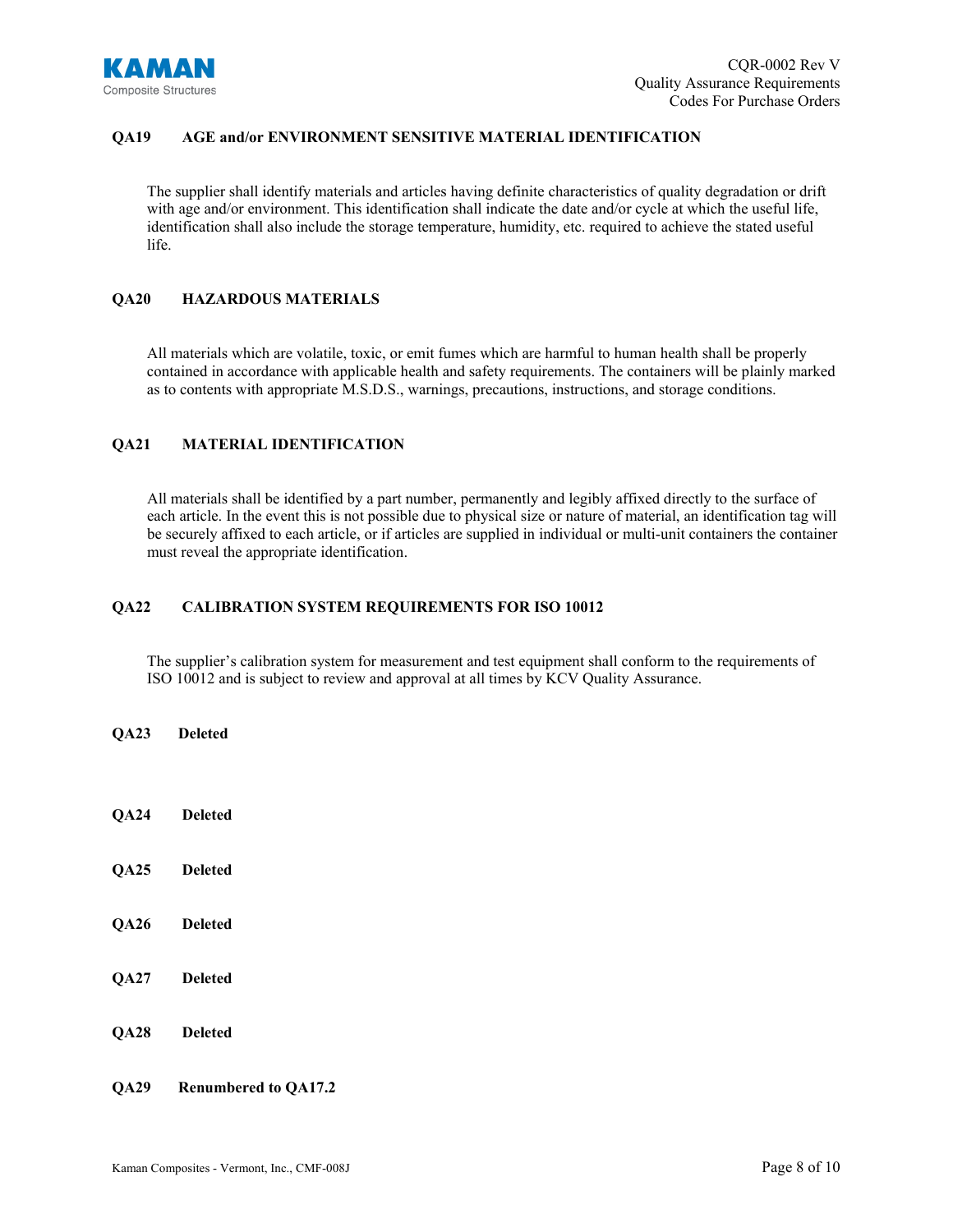

# **QA30 NONCONFORMING PRODUCT**

Supplier is to notify Kaman Composites - Vermont, Inc. of nonconforming product. Supplier does not have MRB authority. Arrangements for approval of supplier nonconforming product will be made by Kaman Composites - Vermont, Inc.

#### **QA31 FLOW DOWN TO SUB-TIER SUPPLIERS**

All the requirements applicable in the purchasing documents for the supplier must also flow down to sub-tier suppliers, this includes key characteristics where required.

#### **QA32 TEMPERATURE RECORDERS FOR AGE SENSITIVE MATERIAL**

A minimum of two temperature recorders is required for each shipment of material. They must be capable of recording temperature for the duration of the transportation to Kaman Composites - Vermont. The recorders must be placed in separate containers within the shipment. The containers with recorders should be marked as such.

#### **QA33 GEL AND FLOW TEST REQUIREMENTS**

The material certification must contain as a minimum the requirements for GEL per ASTM D 3532 and Flow Test per ASTM D 3531. Testing results should be included when required. It shall also include "Working Out-Time" of material.

#### **QA34 PART SUBSTITUTION**

Part substitution is not allowed unless authorized by Kaman Composites - Vermont, Inc. If the clause is flowed down to Kaman Composites - Vermont from a customer it must be authorized by the customer.

#### **QA35 DIGITAL PRODUCT DEFINITION (DPD)**

Supplier must have KCV approval for DPD.

#### **QA36 TEST PANEL REQUIREMENTS**

Test panel or specimens are required to be supplied with each order, or in accordance with applicable specification.

#### **QA37 THIS ORDER IS FOR SIKORSKY AIRCRAFT**

This order is for Sikorsky Aircraft. Sikorsky Quality System requirements ASQR-01 (latest revision) are applicable to this order.

# **QA38 COUNTERFEIT PARTS AVOIDANCE**

Supplier shall procure hardware and/or electronic parts from the Original Equipment Manufacturer (OEM) or its authorized (or franchised) distributor. In the event that Supplier cannot procure hardware and/or electronic